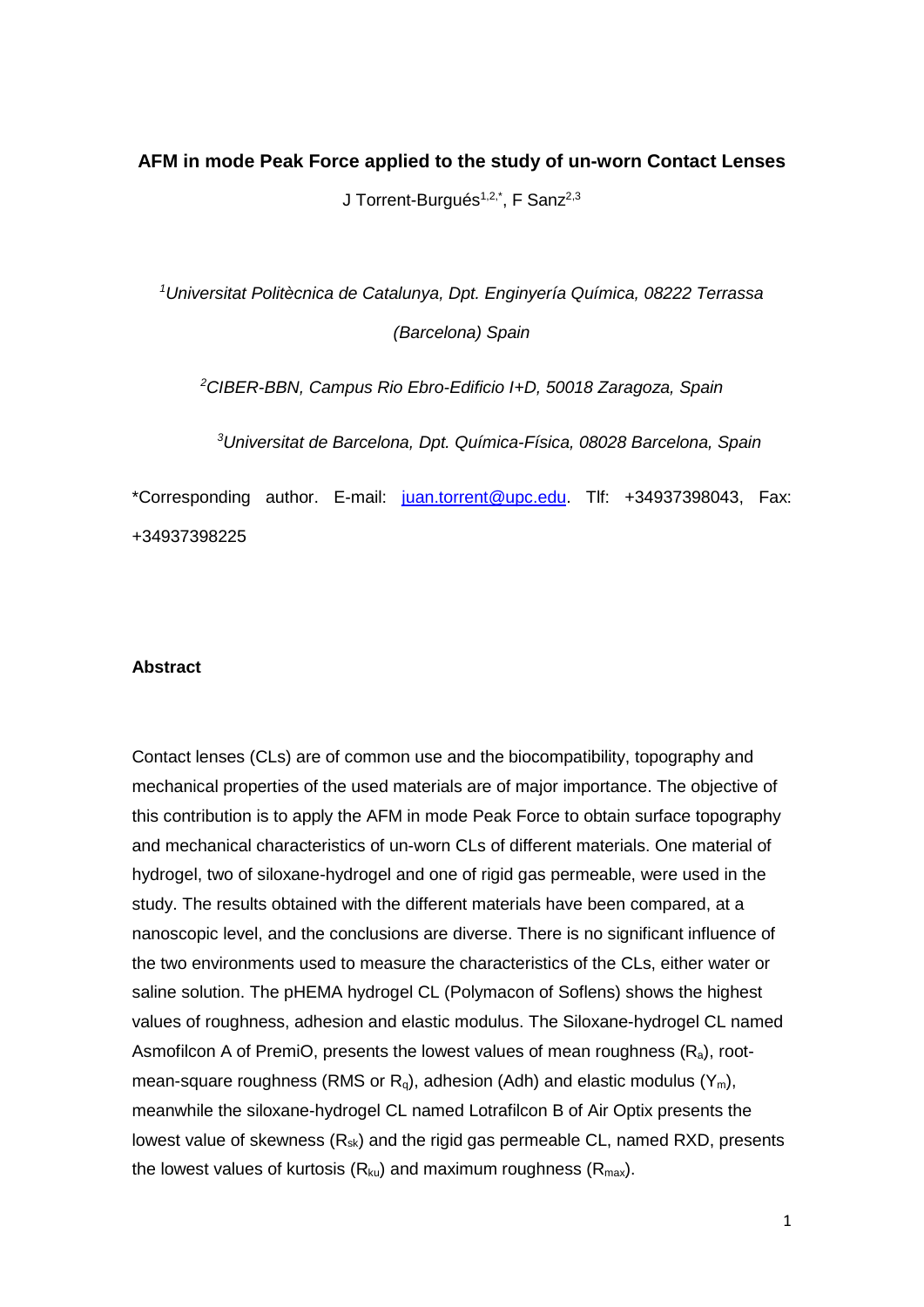#### **Keywords**

Peak Force mode, Contact lenses, Elastic modulus, Adhesion, Roughness

### **Highlights**

The Peak Force mode of AFM provides surface topography as well as nanomechanical properties.

The hydrogel contact lens shows the highest values of surface roughness.

The hydrogel contact lens shows the highest values of adhesion and elastic modulus.

There is no significant influence of the environment, water or saline solution, on the measured properties.

### **1. Introduction**

Contact lenses (CLs) are today of common use for visual defect corrections. CLs, in contrast to spectacles, are in contact with the eye and consequently the biocompatible properties of the used materials and their topographic and mechanical characteristics are of major importance in order to full fit the ocular tissues requirements, and do not provoke injuries during the wear. Manufacturers of CLs look for materials with low values of the elastic modulus, as well as a good level of wettability. Topographic and more specifically mechanical properties at a nanometric level have been considered only in a limited number of papers. The Atomic Force Microscopy (AFM) is a technique that becomes useful to determine these properties, as was pointed out in an earlier work by Rabke et al. [1]. Consequently, several authors [2-15] performed studies on CLs and using the AFM technique, but none of them used the Peak Force Quantitative Nanomechanics mode to determine the nanomechanical properties, such as the adhesion or the Young modulus, also named elastic modulus.

Grobe et al. [2] studied the surface chemistry and topography of Etafilcon-A hydrogel CLs as a function of polymer processing, by using AFM, and concluded that the processing technique has influence in both the surface chemistry (surface composition, wettability) and the topography. Maldonado et al. [8] examined the impact of manufacturing and material composition on the surface topographic characteristics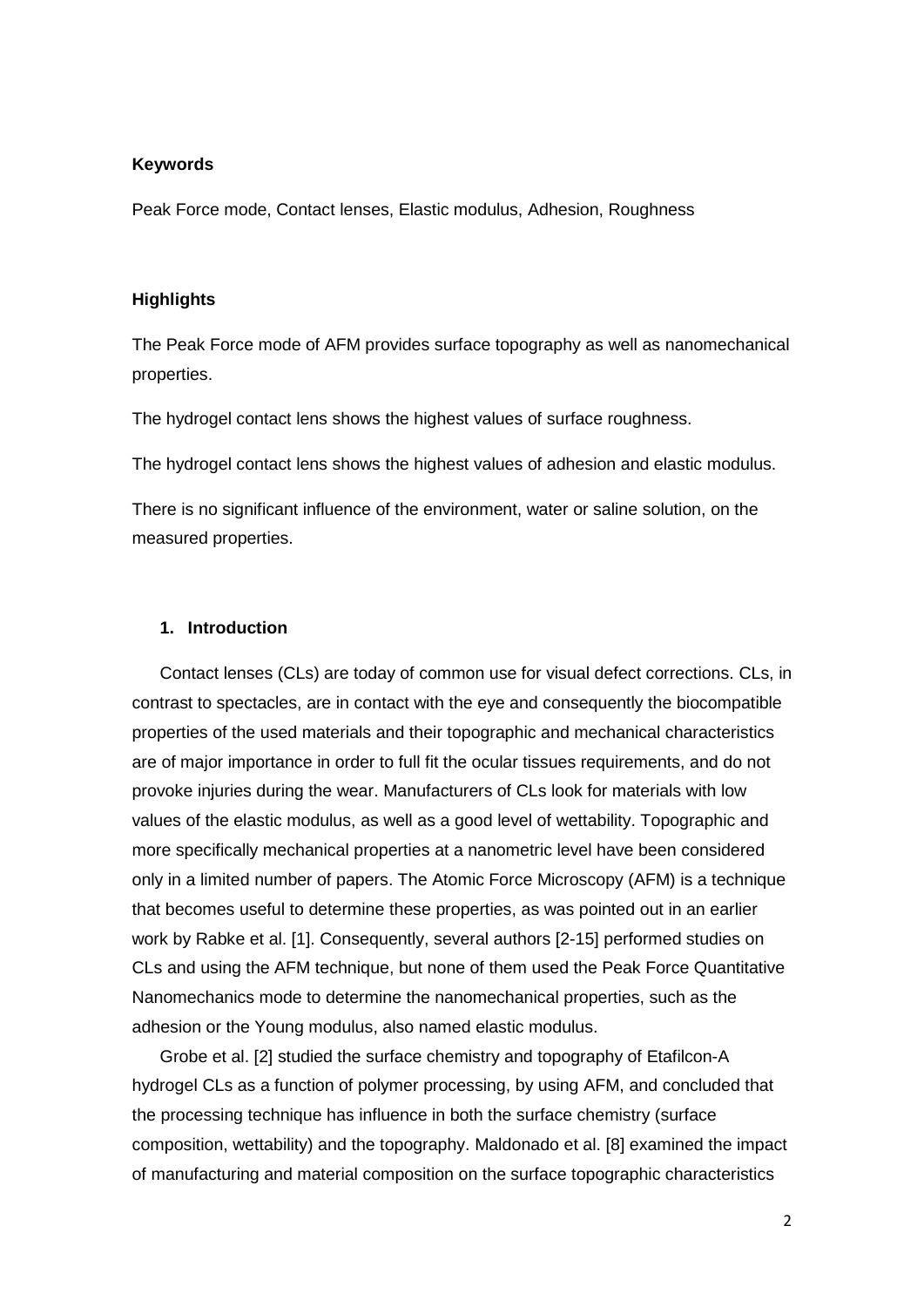of five types of hydrogel CLs. Observations were made using both Scanning Electron Microscopy (SEM) and AFM, indicating that cast-molded lenses show lower root-meansquare (RMS) roughness values, in agreement with the results of Rabke et al. [1] and Grobe et al. [2]. Kim et al. [4, 5] investigated the surface of hydrogel pHEMA-based CLs by using AFM and measuring the friction and adhesive forces. They found that in saline solution these magnitudes were significantly reduced, compared to those measured for the surface-dehydrated state. Opdahl et al. [6] and Koffas et al. [7] investigated the surface mechanical properties of pHEMA-based hydrogel CLs as a function of ambient relative humidity and bulk water content by using AFM force curves. They found a balance in between the dehydration and hydration rates at around 50-60% relative humidity.

From the development of the new siloxane-hydrogel (Si-H) materials, studies were made also on this type of CLs. Gonzalez-Meijome et al. [10] studied several Si-H materials, shown in Table 1, and concluded that Balafilcon A presents a more irregular surface, probably due to the plasma oxidation treatment used to improve wettability, having Galyfilcon A and Lotrafilcon A the smother surface. Lira et al. [13] studied three different Si-H materials (see Table 1) and also observed that Galyfilcon has the smother surface meanwhile Balafilcon A has the more irregular one. Guryca et al. [12] studied several Si-H and hydrogel materials and obtained that the surface roughness depends on the technique used to fabricate the CLs. They observed that the lathecutting technique provides more roughness meanwhile both the spin-coating (as hidrogel Filcon 1A from Wilens) and cast-mulding (as Si-H Galyfilcon A) techniques provide less roughness. Giraldez et al. [14] also studied several Hydrogel and Si-H materials and observed that the flattest surface corresponds to both hydrogel Omafilcon A and Si-H Comfilcon A, among those studied. Looking Table 1 it can be seen that the roughness shown by the CLs depends more on the manufacturer, the method of manufacture, or the surface treatment, than on the material, since some hydrogel CLs are less rough than other Si-H CLs, and on the contrary. Also, different authors report different values for the same material. Finally, Zhou et al. [15] proposed to measure the frictional properties of CLs since them could have a great impact on their clinical performance.

The mean goal of the paper is to obtain the adhesion and the Young's modulus of different CL materials in different aqueous media, water and saline solution, using the Peak Force mode, and to compare the values. The Peak Force mode is a recent development in AFM that permits to obtain nanomechanical properties, as Young modulus and adhesion, at the same time that a topographic image of the surface sample is registered. The Peak Force mode covers a wide range of Young modulus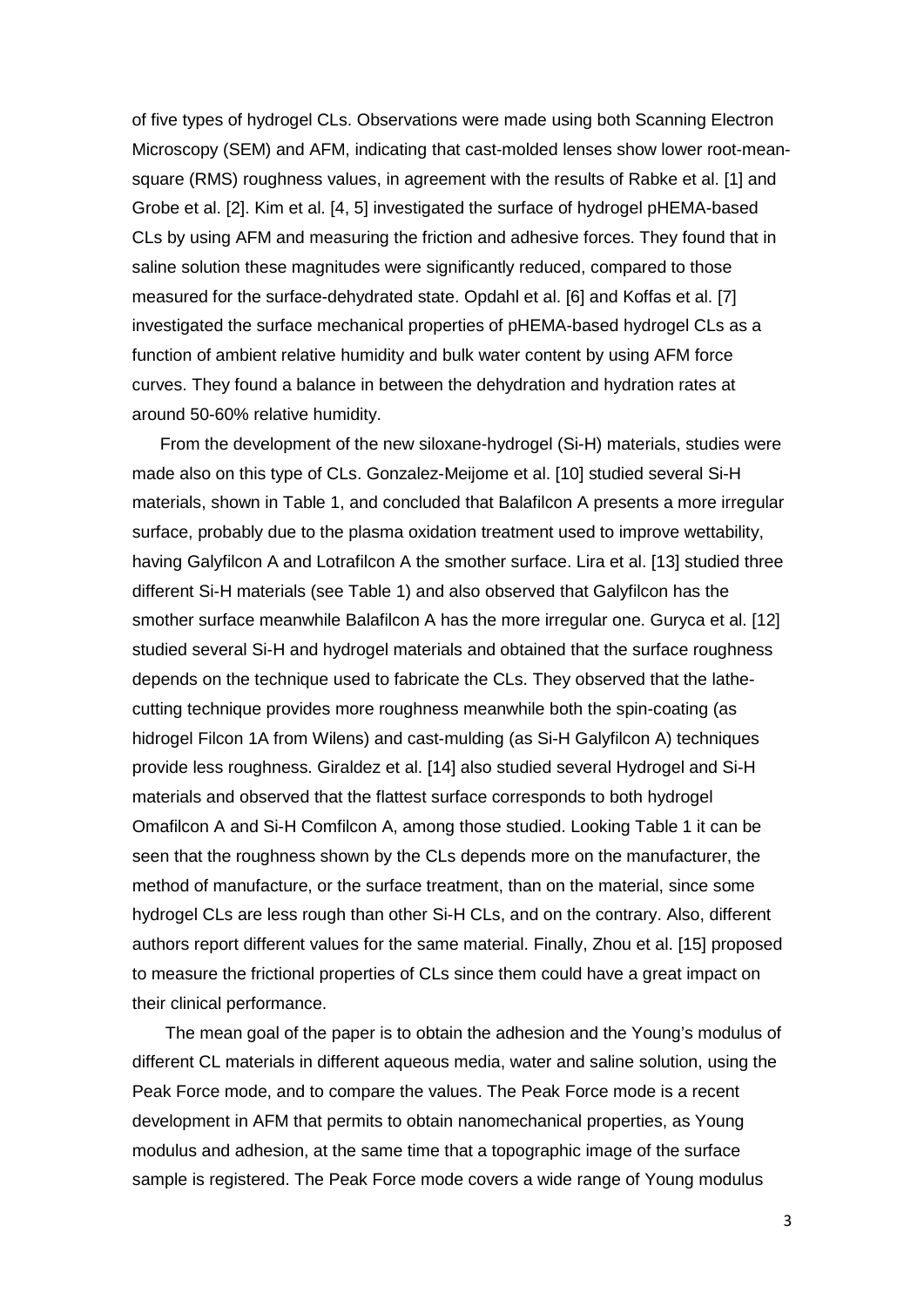values, between 1 Mpa and 50 GPa, and adhesion values, between 10 pN and 10  $\mu$ N. The Peak Force mode operates in intermittent contact mode controlling the maximum applied force and performing force curves in each contact point. More details on the AFM technique can be found in references [16, 17] and on the Peak Force mode in references [18, 19]. For one of the selected materials (Si-H) there is no references in literature concerning to the adhesion and elastic modulus at a nanometric level. The treatment of the obtained data provides also topographic images and statistical values of mean roughness  $(R_a)$ , root-mean-square roughness (RMS or  $R_q$ ), kurtosis ( $R_{ku}$ ) and skewnwss (R<sub>sk</sub>), and for one of the CLs, named PremiO, there was neither a reported topographic analysis in literature. Finally, the work provides these values for different materials of CLs using the same technique and procedure, which affords a higher level of confidence in comparing them.

| Name                   | Material<br>&       | $R_a$ (nm)  | $R_q$ (nm)  | Reference |
|------------------------|---------------------|-------------|-------------|-----------|
|                        | Manufacturer        |             |             |           |
| Lotrafilcon A          | Si-H Ciba Vision    | 3.6         | 4.67        | $[10]$    |
|                        |                     | 7.3         | 9.8         | $[12]$    |
| <b>Balafilcon A</b>    | Si-H Bausch & Lomb  | 9.55        | 12.26       | $[10]$    |
|                        |                     | 4.8         | 6.6         | $[12]$    |
|                        |                     | 7.04        | 9.5         | $[13]$    |
| Galyfilcon A           | $Si-H$              | 5.39        | 6.75        | $[10]$    |
|                        | Johnson&Johnson     | 0.7         | 0.8         | $[12]$    |
|                        |                     | 2.32        | 3.04        | $[13]$    |
| Etafilcon A            | H Johnson&Johnson   | 3.2         | 3.9         | $[12]$    |
| Nefilcon A             | H Ciba Vision       | 4.8         | 2.9         | $[12]$    |
|                        |                     | 11.25       | 15.41       | $[14]$    |
| Vasurfilcon            | H Ciba Vision       | 2.0         | 2.6         | $[12]$    |
| Filcon 1A              | H Wilens            | $0.9 - 2.0$ | $1.2 - 2.8$ | $[12]$    |
|                        | H Wichterle & Vacik | 16.8        | 26.4        |           |
| Filcon 4A              | H Ciba Vision       |             | 24.1        | $[12]$    |
| Lotrafilcon B          | Si-H Ciba Vision    | 5.1         | 7.3         | $[12]$    |
|                        |                     | 4.5         | 5.7         | $[13]$    |
| Omafilcon              | H Cooper Vision     | 1.9         | 2.78        | $[14]$    |
| Hioxifilcon            | H MarkEnnovy        | 4.31        | 5.5         | $[14]$    |
| Ocufilcon B            | H Cooper Vision     | 11.01       | 14.38       | $[14]$    |
| Senofilcon A<br>$Si-H$ |                     | 3.33        | 4.06        | $[14]$    |
|                        | Johnson&Johnson     |             |             |           |
| Comfilcon A            | Si-H Cooper Vision  | 1.56        | 2.34        | $[14]$    |

| Table 1. Topographic values for different hydrogel (H) and siloxane-hydrogel (Si-H) contact                          |
|----------------------------------------------------------------------------------------------------------------------|
| lenses, reported by different authors. R <sub>a</sub> : mean roughness, R <sub>g</sub> : root-mean-square roughness. |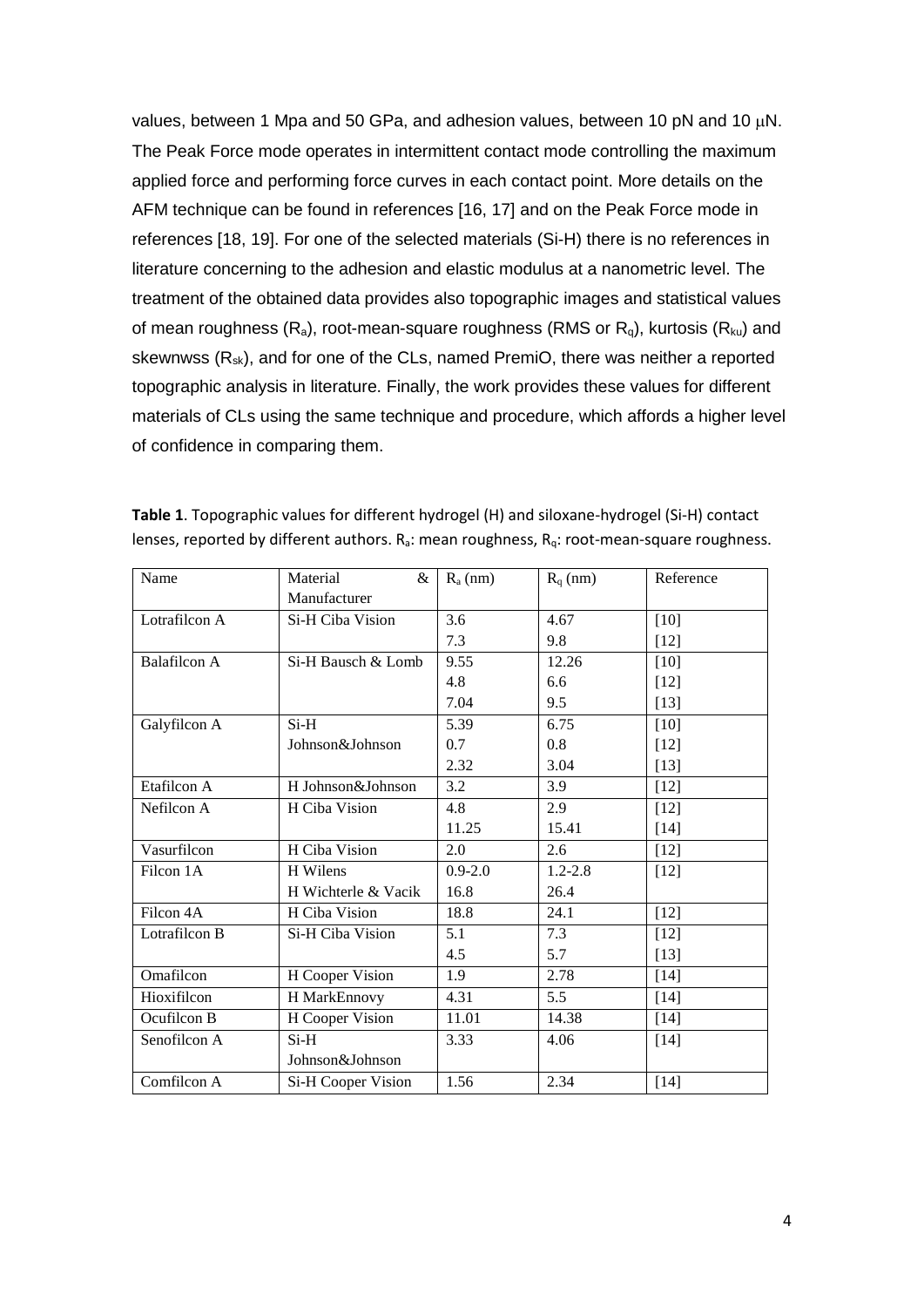## 2. **Materials and methods**

Soft CLs of two different siloxane-hydrogel (Si-H) materials, commercialized as PremiO (P), from Menicon, and Air Optix (AO), from CIBA Vision, one soft CL of pHEMA hydrogel (H) material (Soflens, from Bausch & Lomb) and one rigid gas permeable CL of silicone-based material, RGP (RXD, from Boston), were used. The technical names and characteristics of the materials are shown in Table 2.

|                                 | PremiO                         | Air Optix      | Soflens   | <b>RXD</b>        |
|---------------------------------|--------------------------------|----------------|-----------|-------------------|
| Name                            | Asmofilcon A                   | Lotrafilcon B  | Polymacon | Itabisfluorofocon |
|                                 |                                |                |           | A                 |
| FDA Group                       |                                |                |           |                   |
| % water                         | 40                             | 33             | 38        |                   |
| Surface treatment               | $\text{Nanogloss}^{\text{TM}}$ | Plasma         |           |                   |
|                                 |                                | polymerization |           |                   |
| Contact angle                   | 27                             | 78             | 17        | 39                |
| $Dk \cdot 10^{11}$              | 129                            | 110            | 8.4       | 24                |
| $(cm^2/s)$ · $(mIO_2/mI$ ·mmHg) |                                |                |           |                   |
| Young modulus (MPa)             | 0.9                            | 1.2            | 0.44      | $\approx$ 5       |

**Table 2**. Characteristics of the different contact lenses used in the study provided by manufacturers. Dk: oxygen permeability.

# *2.1 Samples preparation*

The samples were prepared taking the CLs from the blister, washing gently with water, cutting a small piece of the central part (1x1 mm<sup>2</sup>), fixing with glue on a clean Teflon support mounted on a magnetic plate, and immersing either in saline solution or water. Prepared samples were left 30 min before imaging so as to ensure hydration equilibrium. Finally, the sample was mounted in a cell for liquid systems to perform the AFM experiment. In the case of RGP lenses, which are provided in a wetting solution, it is important to remove the wetting layer in order to obtain good AFM images and mechanical values.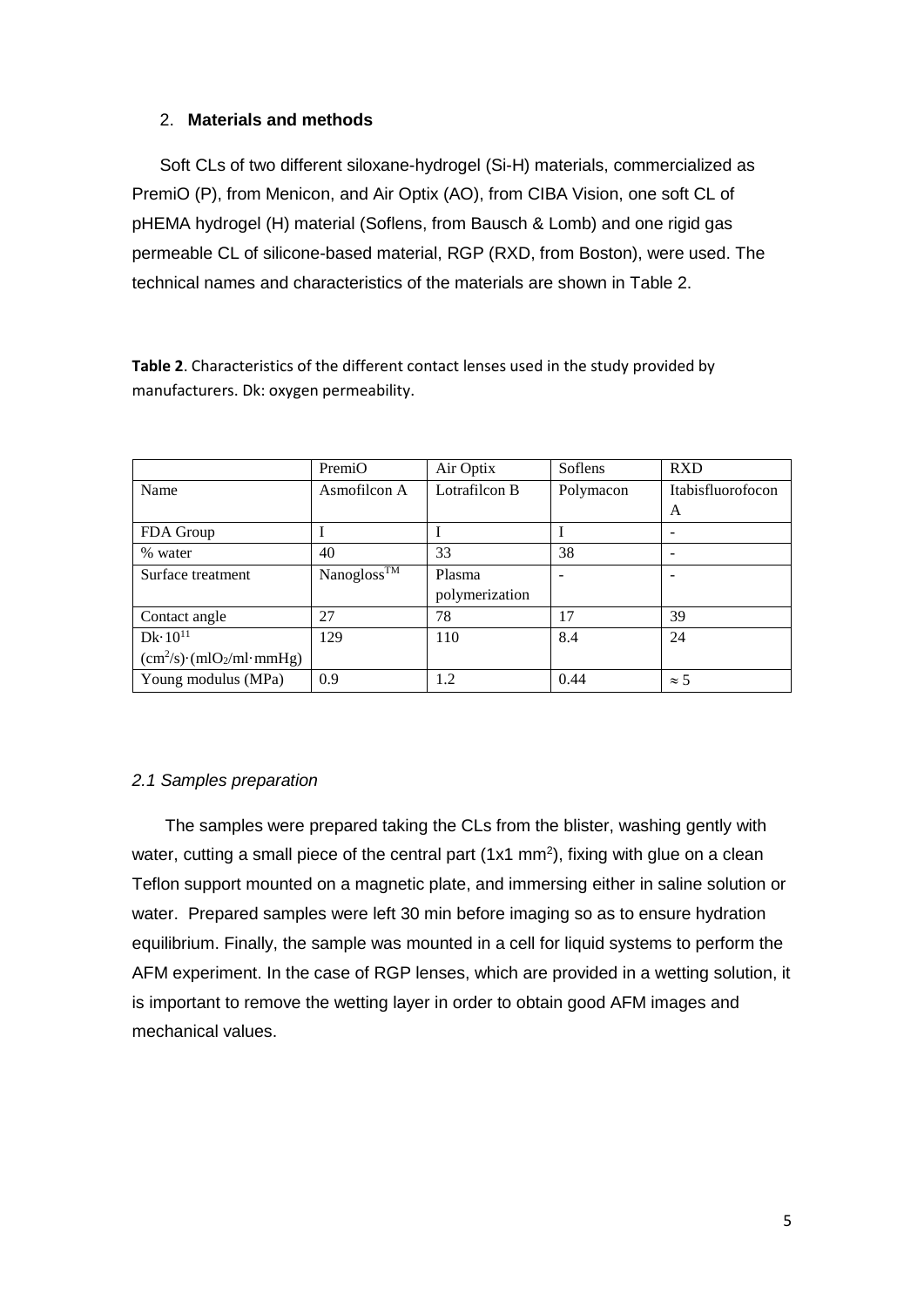#### *2.2 Techniques and equipment*

AFM in Peak Force Quantitative Nanomechanics mode was done, using a Multimode 8 and Nanoscope V electronics (Bruker). The study was carried out in liquid media using silicon nitride triangular cantilevers with pyramid tips of silicon oxide of low spring constant (0.35 nN/nm nominal). The resonant frequency in liquid was of 2 kHz and the peak force amplitude of 300 nm. A maximum vertical force between 0.5-3 nN was applied depending on the Young modulus of the sample (a sample deformation over 3 nm is required). The selected piezo-scanner was for scanning small areas. The scanned area of the images here presented is  $5x5 \mu m^2$  and the analyzed parameters refer to this area (it is important to specify this information since the obtained values of the parameters depend in some degree on the size of the scanned area).The room was maintained at controlled ambient temperature (20ºC) and humidity (50%). Image treatment was done with the software Nanoscope Analysis v1.2.

The equipment was calibrated prior to the sample measurements with the thermal noise method and using a mica surface. This calibration allows us to obtain a precise spring constant and consequently quantitative values of the Young modulus.

For the topographic analysis, five parameters have been used: mean roughness  $(R_a)$ , root-mean-square roughness (RMS or  $R_q$ ), skewnes  $(R_{sk})$ , kurtosis  $(R_{ku})$ , and maximum roughness  $(R<sub>max</sub>)$ , which are defined as follows, on the basis of powers of the deviations  $Z_i$  of the heights in respect to the mean value:

Mean roughness  $(R_a)$ 

Arithmetic average of the absolute values of the surface height deviations measured from the mean plane  $(Z<sub>i</sub>)$ . N is the number of values.

$$
R_a = \frac{1}{N} \sum_{j=1}^{N} |Z_j|
$$

Root-mean-square roughness (RMS or  $R_q$ ) Standard deviation of the Z values.

$$
R_q = \sqrt{\frac{\sum (Z_i)^2}{N}}
$$

- Skewness  $(R_{sk})$ 

Skewness is a non-dimensional quantity that measures the symmetry of surface data about a mean data profile. Values of  $R_{sk}=0$  suggest a uniform distribution of heights in respect to the mean value, meanwhile values of  $R_{sk} \neq 0$  suggest an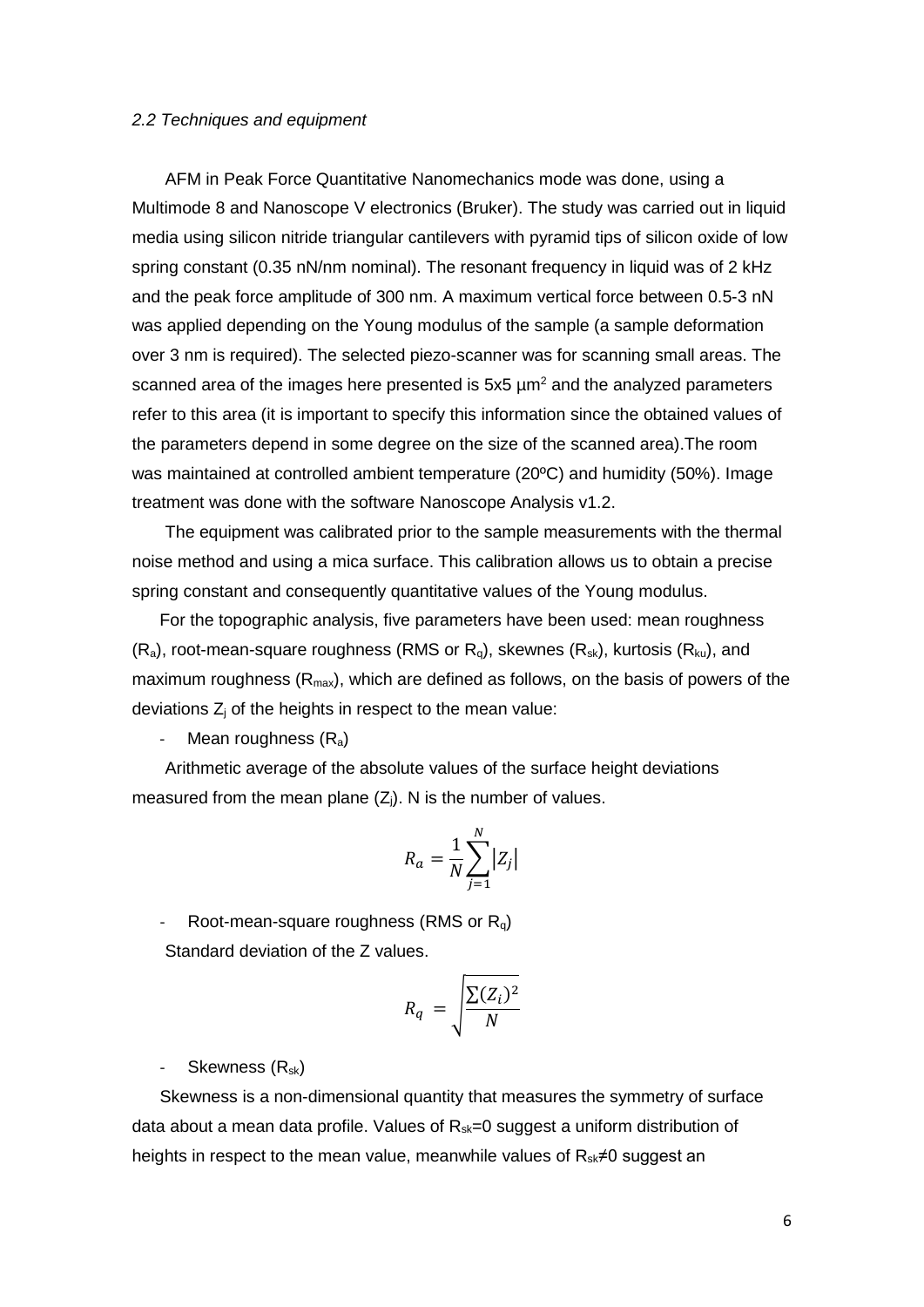asymmetric distribution. For  $R_{sk}$ >0 there are preponderance of peaks and for  $R_{sk}$ <0 there are preponderance of valleys.

$$
R_{sk} = \frac{1}{R_q^3} \frac{1}{N} \sum_{j=1}^{N} Z_j^3
$$

- Kurtosis  $(R_{ku})$ 

Kurtosis is a non-dimensional quantity that evaluates the shape of distributions around the mean value. A value of  $R_{ku}=3$  indicates a uniform distribution, for  $R_{ku}<3$  a flatly distribution and for  $R_{ku}$  > 3 a sharply distribution in respect to the mean.

$$
R_{ku} = \frac{1}{R_q^4} \frac{1}{N} \sum_{j=1}^{N} Z_j^4
$$

Maximum roughness  $(R_{max})$ Maximum distance from peak to valley.

- Young modulus  $(Y_m)$ 

The Young modulus, or elastic modulus, measures the response, the deformation, of a material when a force per unit area is applied. Units are in Pa, MPa or GPa. With the AFM technique quantitative measurements of the surface elastic modulus can be obtained. From the force curves obtained with the Peak Force mode, the shape and slope of the curve zone were contact tip-sample exist provide information on the surface elasticity.

Adhesion (Adh)

Adhesion, or adhesion force, is a measure of the binding interaction between two material surfaces as a result of intermolecular forces. In the Peak Force mode the information about adhesion is obtained just when the tip lifts the sample and returns to its initial position. This corresponds in the force curve as the distance between the base line and the minimum point in the curve.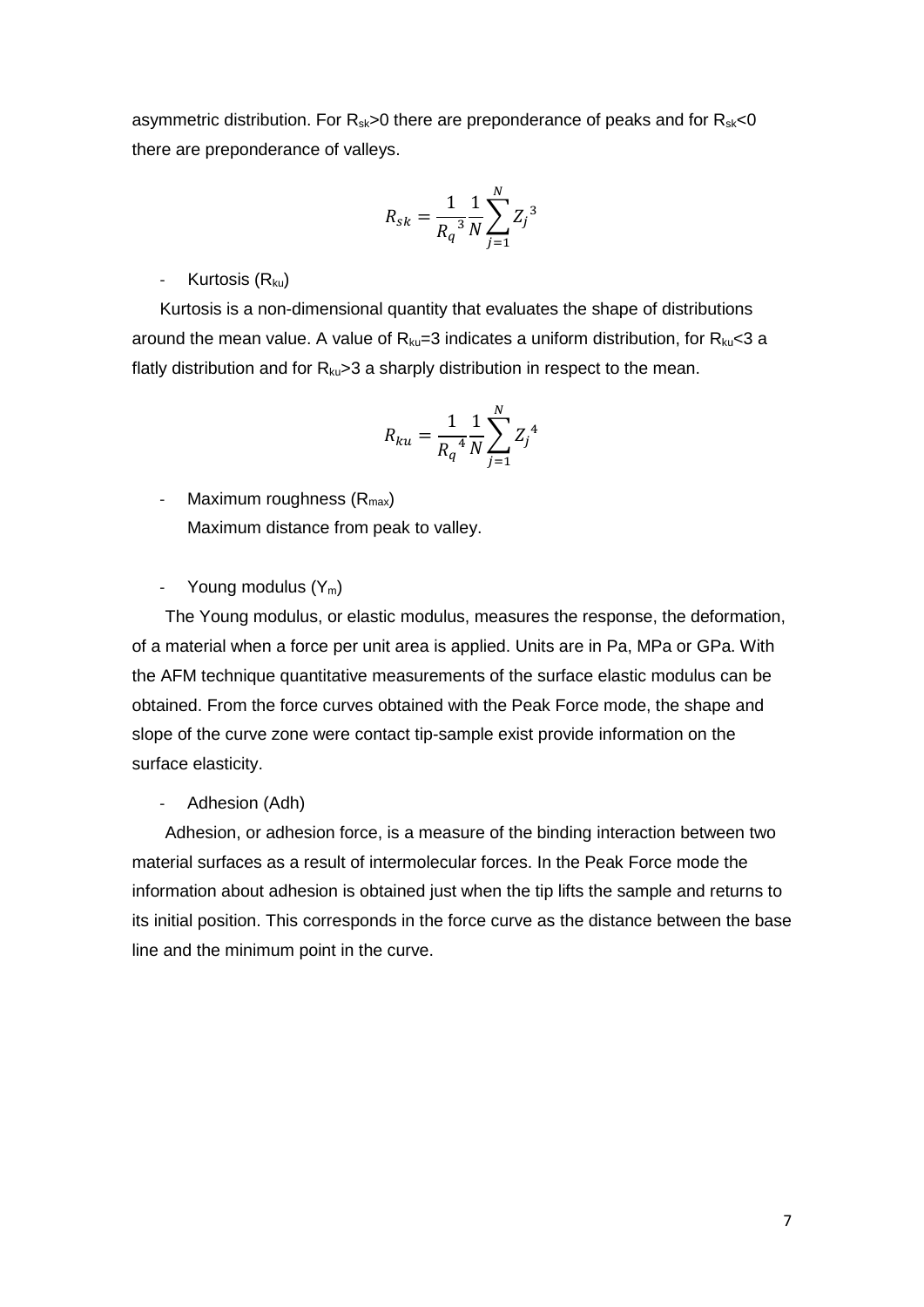#### **3. Results and discussion**

Figure 1 shows topographic AFM images of the surface for the different CLs. It is worth to comment that the PremiO CL have difficulties with the cantilever engage in the Peak Force mode, probably due to the surface treatment that the lenses wear. Figure 2 shows one section profile for each of the AFM images of Figure 1. Figure 3 and Figure 4 present maps of Young modulus and adhesion, respectively, for the analyzed CLs and obtained point to point from the force curves in the scanned area.

Observing the topographic images, it is seen that the H CL presents more holes in the surface than the others CLs, meanwhile the RGP CL presents more lines, probably due to the manufacturing process. Section profiles in Figure 2 show this fact, and it can be also seen that the depth of the holes for the H CL is greater than that of the lines for the RPG CL. The section profile of the P CL seems to indicate that it has the more regular surface. Images of Figure 3 are all at the same scale of Young modulus value (color scale), and thus it can be seen that, semi-quantitatively, the H CL presents the highest value of Young modulus meanwhile the P CL presents the lowest one. Images of Figure 4 are all at the same scale of adhesion value (color scale), and thus it can be seen that, semi-quantitatively, the H CL presents the highest value of adhesion.

The Peak Force mode performs and registers force curves at several points in the scanned area, and the application of the Software Nanoscope Analysis permits to obtain a mean value of  $Y_m$  and Adh for the scanned area. Topographical values are also obtained for the scanned area. For each material 2 CLs were used, and for each CL 3 zones were scanned, obtaining a set of values. With the obtained data and using a standard statistical program, the mean values and standard deviations of the different parameters for each material were obtained and reported in Table 3. Two sets of measurements were made, one in water and another in saline solution. Table 3a shows the results obtained in both of the studied sets. The statistical analysis of the results shows no significant differences between the values obtained in both sets of measurements, so no significant influence of the environment seems to be noticeable (P value>0.05): P=0.116 for H CL, P=0.375 for AO CL, P=0.375 for P CL, P=0.236 for RGP CL. Thus, Table 3b shows the mean values for each CL without discriminating the environment.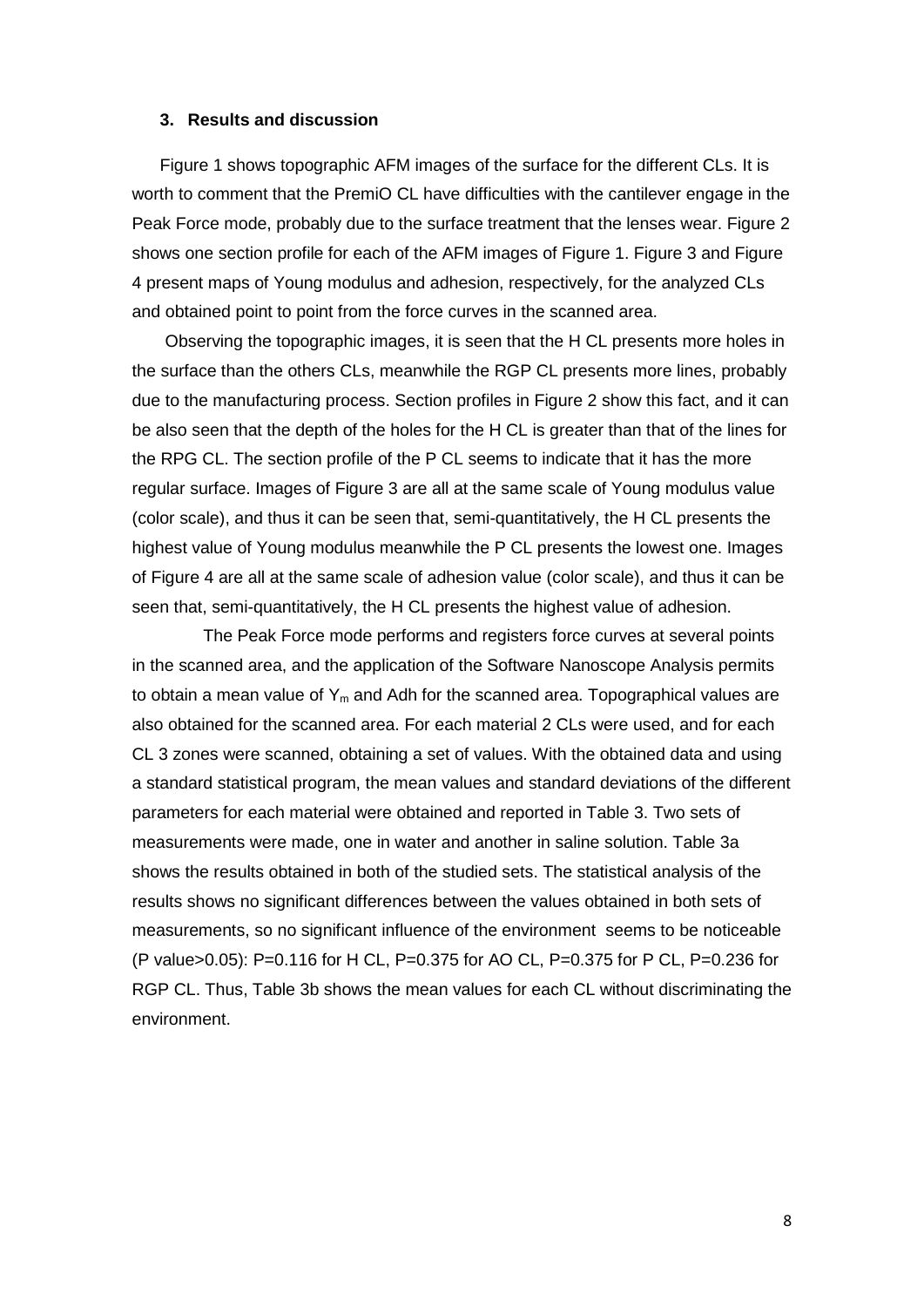

**Figure 1**. Topographic images of the surface of the different unworn CLs: PremiO (P), Air Optix (AO), Hydrogel (H) and Rigid Gas Permeable (RGP). Scanned area: 5x5  $\mu$ m<sup>2</sup>.



**Figure 2.** Profile sections for images in Figure1.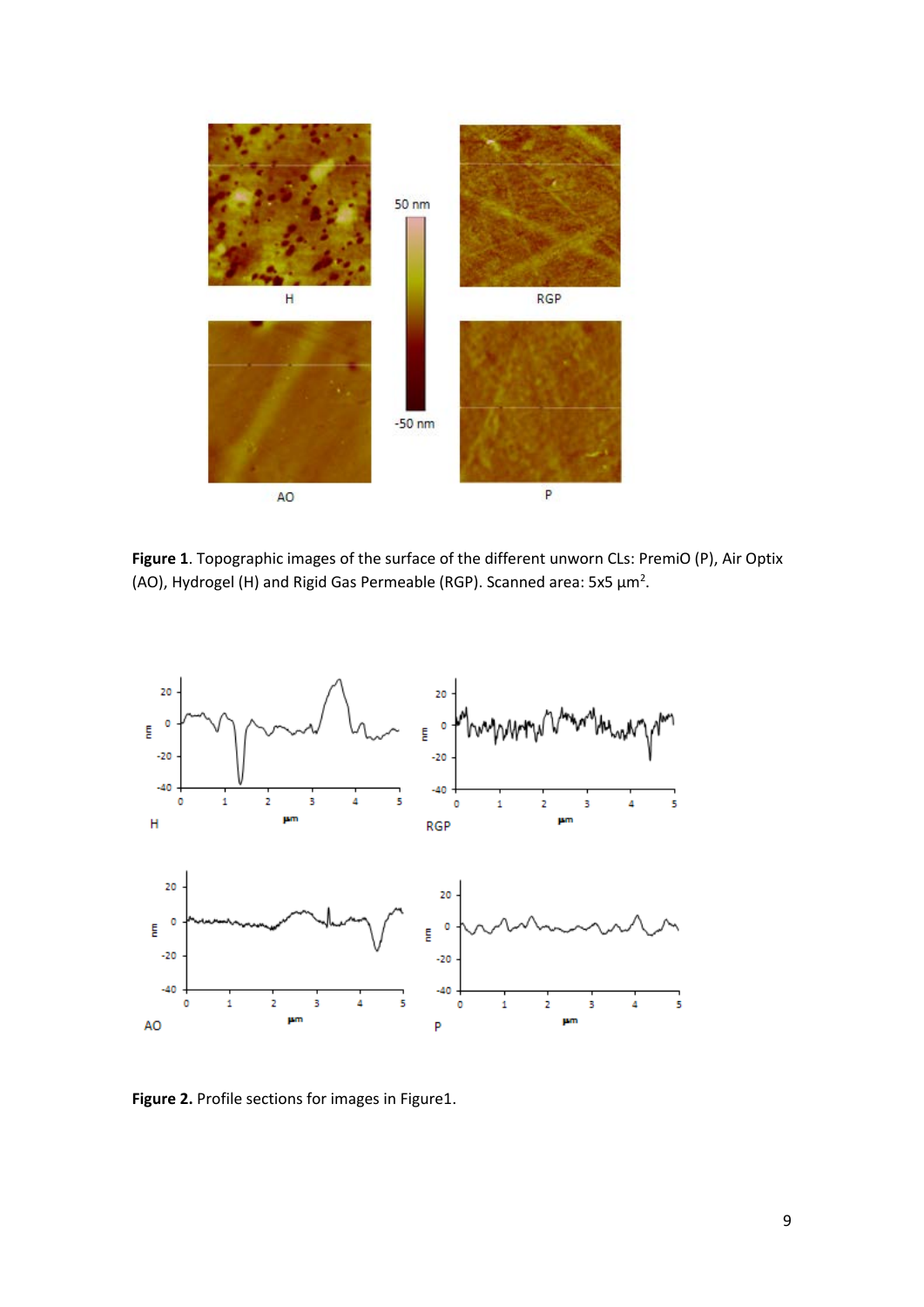

**Figure 3**. Young modulus map for the four materials of CLs indicated in Figure 1. Scanned area 5x5  $\mu$ m<sup>2</sup>.



**Figure 4**. Adhesion map for the four materials of CLs indicated in Figure 1. Scanned area 5x5  $\mu$ m<sup>2</sup>.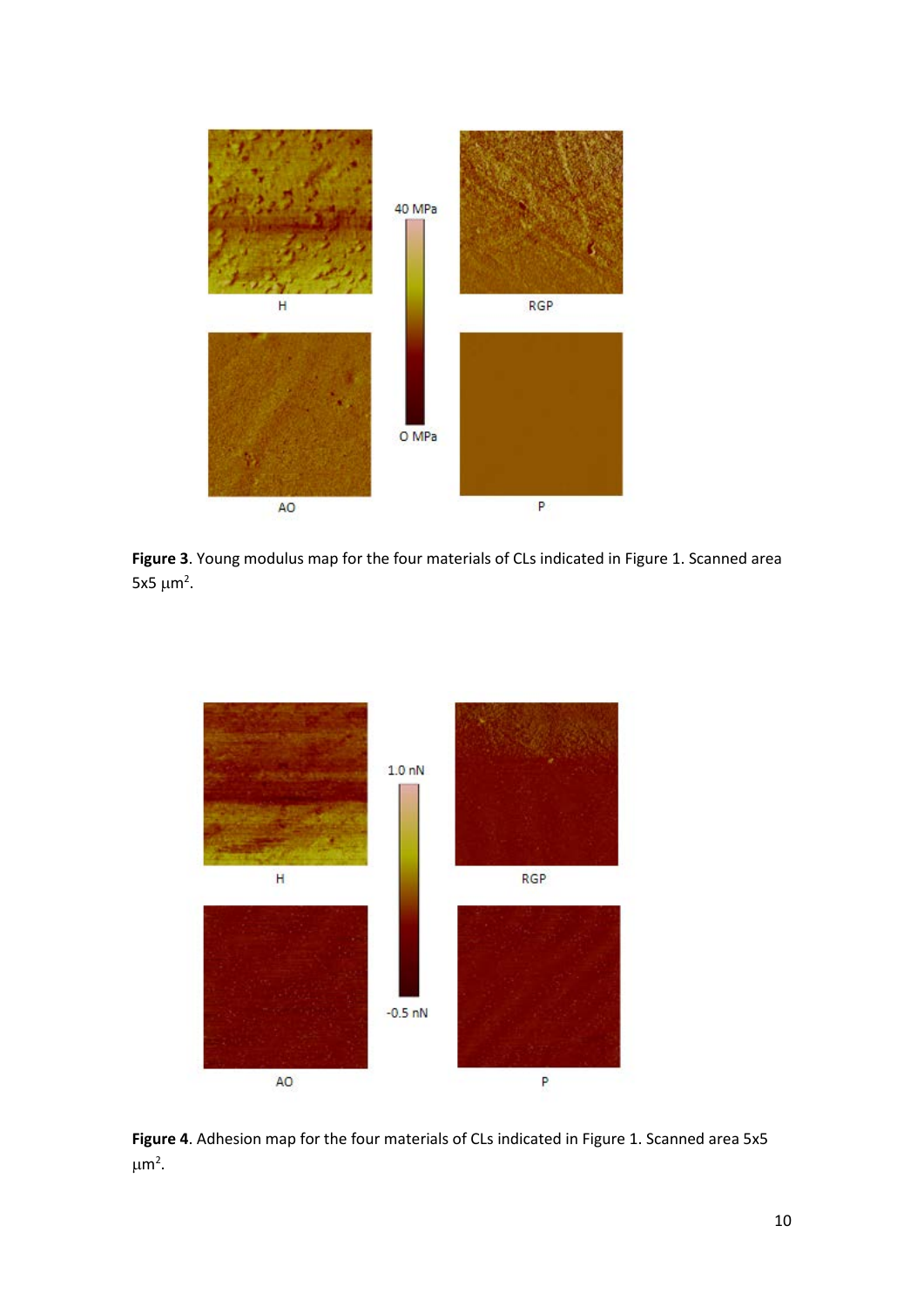**Table 3**. Mean values and standard deviations (in parenthesis) obtained from the topographic and nanomechanical analysis. a) Considering the environment, b) non-considering the environment (all data together). H=hydrogel Soflens, AO= siloxane-hydrogel Air Optix, P= siloxane-hydrogel PremiO, RGP=rigid gas permeable RXD.

|                  | $R_{a}$ | $R_q$ (nm) | $R_{sk}$ | $R_{ku}$ | $R_{max}$ | Adh             | $Y_{m}$ |
|------------------|---------|------------|----------|----------|-----------|-----------------|---------|
|                  | (nm)    |            |          |          | (nm)      | (nN)            | (MPa)   |
| H water          | 8.3     | 12.0       | 0.9      | 20.3     | 166.0     | 1.03            | 22      |
|                  | (1.7)   | (1.4)      | (2.2)    | (26.4)   | (74.5)    | (0.40)          |         |
| H saline         | 8.3     | 13.4       | 2.0      | 24.0     | 185.3     | 0.10            | 36      |
|                  | (1.0)   | (1.1)      | (2.4)    | (16.8)   | (60.6)    | (0.14)          |         |
| AO water         | 5.2     | 7.8        | $-0.9$   | 19.3     | 100.8     | 0.20            | 10.7    |
|                  | (3.1)   | (5.5)      | (1.3)    | (18.8)   | (57.9)    | (0.14)          | (9.5)   |
| AO saline        | 4.5     | 6.4        | 0.6      | 16.1     | 203       | 0.11            | 10.8    |
|                  | (2.2)   | (4.7)      | (2.3)    | (16.5)   |           | (0.13)          | (17.0)  |
| P water          | 3.2     | 4.2        | 1.2      | 12.0     | 76.2      | 0.22            | 1.2     |
|                  | (0.7)   | (0.9)      | (0.6)    | (9.4)    | (27.8)    | (0.25)          | (0.7)   |
| P saline         | 4.1     | 5.03       | 0.65     | 7.5      | 129       | 0.02            | 3.0     |
|                  | (0.9)   | (0.04)     | (0.50)   | (3.1)    |           | (0.03)          | (4.7)   |
| <b>RGP</b> water | 6.3     | 8.0        | 0.7      | 8.1      | 89.4      | 0.45            | 5.1     |
|                  | (3.2)   | (3.7)      | (0.6)    | (8.3)    | (21.3)    | (0.63)          | (4.8)   |
| RGP saline       | 4.1     | 5.3        | $-0.4$   | 4.9      | 63.5      | (0)<br>$\theta$ | 7.5     |
|                  | (1.0)   | (1.1)      | (1.1)    | (2.3)    | (4.5)     |                 | (4.9)   |

**a**

**b**

|     | $R_{a}$ | $R_q$ (nm) | $R_{sk}$ | $R_{ku}$ | $R_{\text{max}}$ | Adh $(nN)$ | $Y_m$  |
|-----|---------|------------|----------|----------|------------------|------------|--------|
|     | (nm)    |            |          |          | (nm)             |            | (MPa)  |
| H   | 8.3     | 12.7       | 1.4      | 22.1     | 175.7            | 0.66       | 29.0   |
|     | (1.3)   | (1.3)      | (2.2)    | (19.9)   | (61.6)           | (0.59)     | (9.9)  |
| AO  | 4.9     | 7.3        | $-0.2$   | 18.0     | 126.3            | 0.14       | 10.7   |
|     | (2.4)   | (4.6)      | (1.9)    | (15.7)   | (69.6)           | (0.13)     | (12.3) |
| P   | 3.6     | 4.5        | 1.0      | 10.2     | 89.4             | 0.12       | 2.1    |
|     | (0.9)   | (0.8)      | (0.6)    | (7.2)    | (34.8)           | (0.18)     | (3.2)  |
| RGP | 5.2     | 6.7        | 0.1      | 6.5      | 76.4             | 0.22       | 6.1    |
|     | (2.4)   | (2.8)      | (1.0)    | (5.7)    | (19.8)           | (0.45)     | (4.7)  |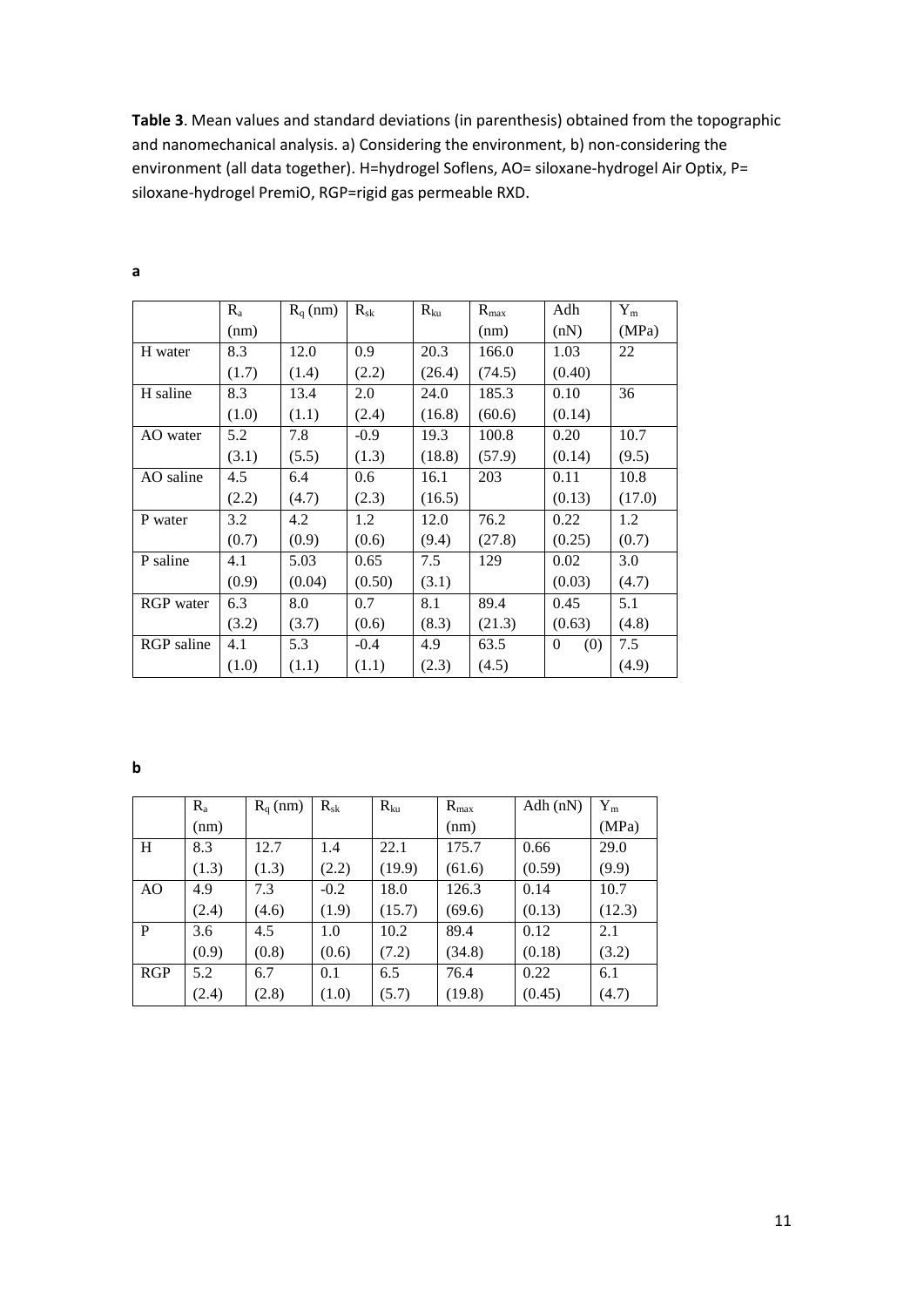Experimental results show that the studied hydrogel CL (H) presents the highest values of  $R_a$ ,  $R_q$ ,  $R_{max}$ ,  $R_{sk}$ ,  $R_{ku}$ , Adh and  $Y_m$ . The PremiO Si-H CL (P) presents the lowest values of  $R_a$ ,  $R_a$ , Adh and  $Y_m$ , meanwhile the Air Optix Si-H CL (AO) presents the lowest value of  $R_{sk}$  and the RXD RGP CL (RGP) presents the lowest values of  $R_{ku}$ and R<sub>max</sub>. The observed tendencies are given in Table 4. It is also seen in Table 3 that the P Si-H CL shows more reproducible values (less standard deviation) of both  $R_a$  and Rq parameters, which can be indicative of a more homogeneous surface at the nanoscopic level. In reference to the analyzed parameters,  $R_{k_1}$  and  $R_{max}$  present the highest standard deviations in all samples.

| R,               | H > RGP > AO > P |
|------------------|------------------|
| $\rm R_q$        | H > AO > RGP > P |
| $R_{sk}$         | H > P > RGP > AO |
| $R_{kn}$         | H > AO > P > RGP |
| $R_{\text{max}}$ | H > AO > P > RGP |
| Adh              | H>RGP>AO>P       |
| $Y_m$            | H > AO > RGP > P |

**Table 4**. Observed tendencies for the analyzed CLs parameters.

#### *3.1 Topographic analysis*

Dealing with the hydrogel CL type, the value we have obtained for  $R<sub>q</sub>$  is comparable with values reported in the literature. Rabke et al. [1] reported for Polymacon lenses values of  $R_q$  ranging from 7 to 28 nm, Grobe et al. [2] reported for Etafilcon-A lenses values of  $R_q$  ranging from 5.0 to 25.2 nm, and Maldonado et al. [8] reported values of  $R_q$  ranging from 3.9 to 12.3 nm, which depend in all of these studies on the fabrication method and on the face of the lenses. These studies clearly show that the fabrication technique has a notable influence on the lens roughness, being the cast-molded lenses those showing lower  $R<sub>q</sub>$  values. Kim et al. [4, 5] also reported values of  $R_q$  in pHEMA-based hydrogel lenses ranging from 8 to 23 nm.

Dealing with the RGP CL type, our value of roughness is also comparable with the value of 9 nm reported by Bruinsma et al. [9].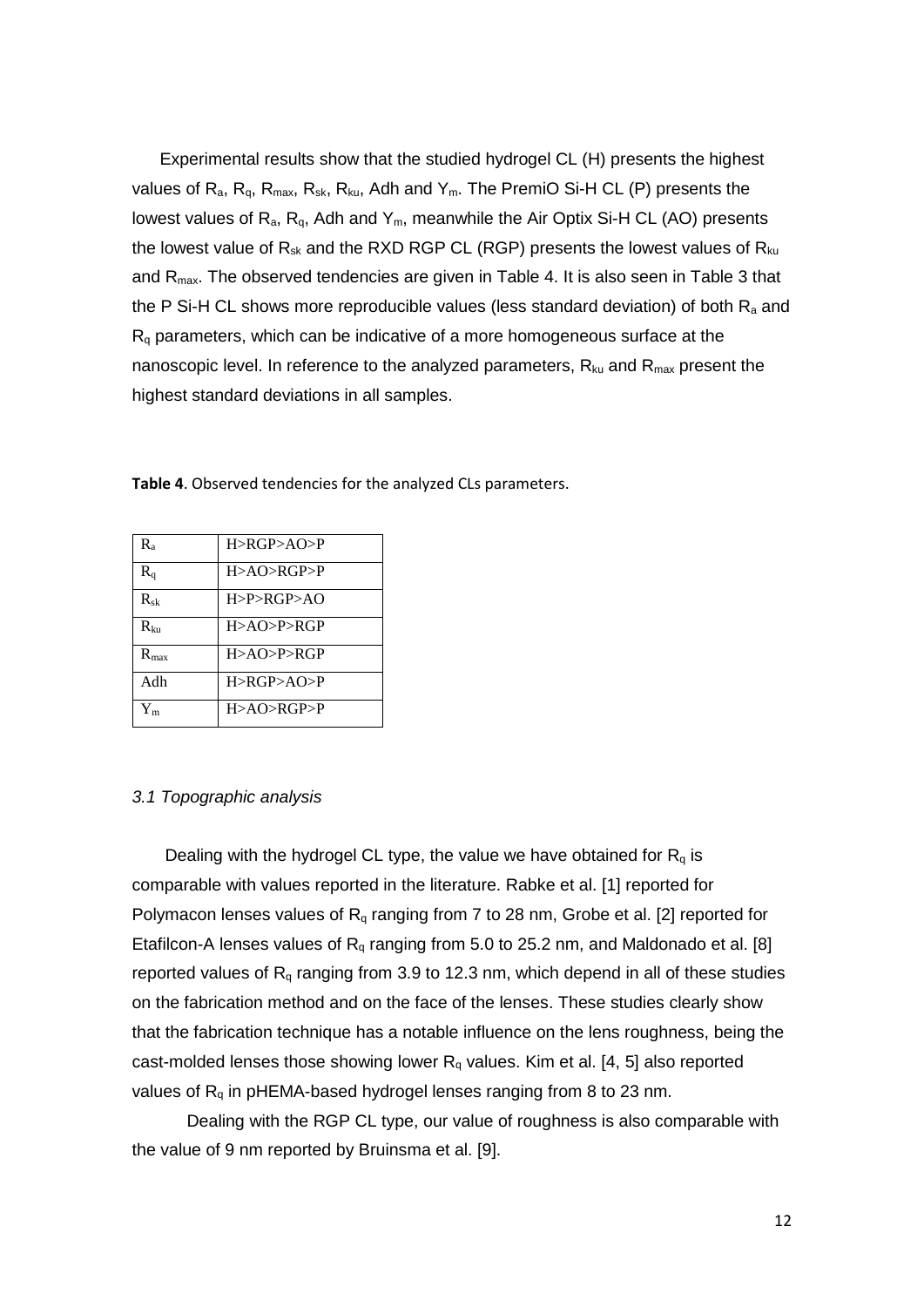Dealing with the Si-H CL type, our values of  $R_a$  and  $R_q$  (4.86 and 7.26 nm) for the AO CL (Table 3) made from Lotrafilcon B, are comparable with those of Lira et al. [13] (4.5 and 5.7 nm) and very similar to those of Guryca et al. [12] (5.1 and 7.3 nm) (see Table 1). No reported values for the P CL were found in literature. Nevertheless, Senofilcon A, of Acuvue Oasys from Johnson&Johnson, is a Si-H material that shows a similar topography as Asmofilcon A of the P CL, and also some reported material properties are similar (38% water content, DK=103, Y<sub>m</sub>=0.72 MPa). Thus, comparing our values of  $R_a$  and  $R_q$  (3.65 and 4.52 nm) for the P CL (Table 3) with those of Senofilcon A (3.33 and 4.06 nm) reported by Giraldez et al. [14](see Table 1), it is seen that are similar. Giraldez et al. [14] also gave values of  $R_{sk}$  and  $R_{ku}$  for Senofilcon A  $(0.74\pm0.41$  and 3.7 $\pm$ 1.63), which are slightly lower than the values reported in Table 3 for Asmofilcon A  $(1.0\pm0.6$  and  $10.2\pm7.2)$ .

## *3.2 Nanomechanical analysis*

Comparing our values of  $Y_m$  with those reported by the different manufactures (see Table 2 and also reference [20]) measured with a different technique to AFM, it is observed that the values obtained by us using AFM are higher for all the studied CLs except the RGP CL, which show similar values. The difference between values is more notable for the hydrogel CL (29 MPa from AFM vs 0.44 MPa from the manufacturer) and for the AO CL (10.7 MPa from AFM vs 1.2 MPa from the manufacturer). The differences can be attributed to the measuring technique, and for the hydrogel CL also to the factor of the surface hydration state that will be commented below. According to the Peak Force measurements, the hydrogel CL presents the highest value of  $Y_{m}$ , meanwhile the P Si-H CL presents the lowest one. Manufacturers search for materials with low values of  $Y_m$ . In table 2 the lowest value corresponds to hydrogel CL, being this result the opposite to that obtained in the present work using a technique that analyze the nanometric range of the surface, as AFM measurements only affect a nanometric thickness. The values of  $Y_m$  reported by the different manufactures, and by some authors [21], were obtained using indentations at the macroscopic-microscopic level using big areas, of around 1mmx1mm. So, values in Table 2 are not referred strictly to the surface layer as do the Peak Force mode of AFM. For that, the values obtained in both situations are different.

In respect to adhesion values, Kim et al. [4] reported values of adhesion of 1.4 nN for a hydrogel Polymacon lens and near null for a hydrogel Ocufilcon-D lens, in saline solution, meanwhile these values increase to 17-24 nN in surface-dehydrated lenses. They also reported values of adhesion of 3.7 nN for a pHEMA lens and near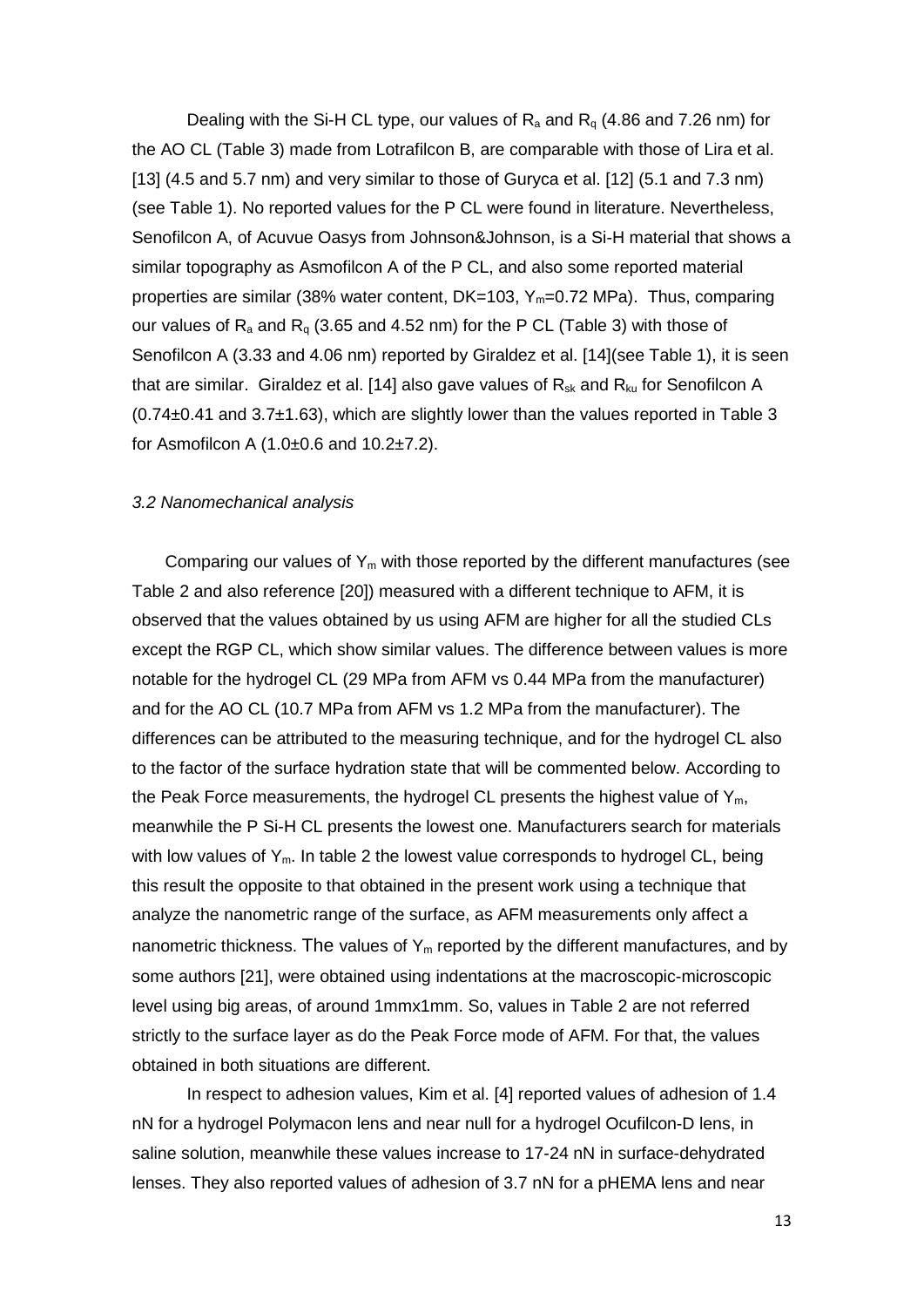null value for a pHEMA-MA lens [5]. These values are in agreement with the values measured in the present study. In respect to Young modulus values, Kim et al. [5] reported values of 1.34 MPa for a pHEMA lens and of 0.47 MPa for a pHEMA-MA lens. These values are in more agreement with the bulk elastic modulus of these CLs reported by manufacturers [5] than those reported by us in the present study. Nevertheless, the global set of the reported values in literature show a wide dispersion.

In the case of soft CLs, made of hydrogel or siloxane-hydrogel, the hydration equilibrium of the surface can affect the adhesion values, which are higher in a surfacedehydrated lens [4]. The same could be expected for the Young modulus. Opdhal et al. [6] found values of surface elastic modulus for pHEMA bulk-hydrated lenses ranging from 25 to 45 MPa, depending on the relative humidity, versus the value of 0.3 MPa for the bulk modulus of bulk-hydrated lens. These authors also reported values of surface elastic modulus higher than 70 MPa for bulk dehydrated lenses, versus the value of 1 Gpa for the bulk modulus of bulk-dehydrated lens. These values are higher than those of Kim et al. [5], and thus the authors point to the dehydration rate of the interface as a sufficient factor affecting the mechanical properties of the CL surface, even at high humidity.

Our values of Young modulus obtained after 30 min of preparation and immersion of the sample perhaps correspond to a non-well equilibrated hydration state of the surface lens. Consequently the Young modulus values obtained by us for the hydrogel lens with a similar technique as AFM are higher than those reported in the bibliography by Kim et al. [5] but similar to those reported by Opdahl et al. [6]. From the done experiments and the analysis of bibliography, the authors have seen the importance of the sample preparation and measurement conditions, and that the time for sample conditioning and humidity level in the microscope chamber can influence the measured values. This influence is even more pronounced since nanomechanical properties are measured at the surface level with the Peak Force mode of AFM. In consequence, the authors are planning a complete set of experiments in a near future to investigate these influences using the Peak Force mode.

### **4. Conclusions**

The Peak Force mode of AFM is a useful technique providing topography and roughness parameters, such as mean roughness  $(R_a)$ , root-mean-square roughness  $(R<sub>0</sub>)$ , kurtosis  $(R<sub>ku</sub>)$ , skewnwss  $(R<sub>sk</sub>)$  and maximum roughness  $(R<sub>max</sub>)$ , as well as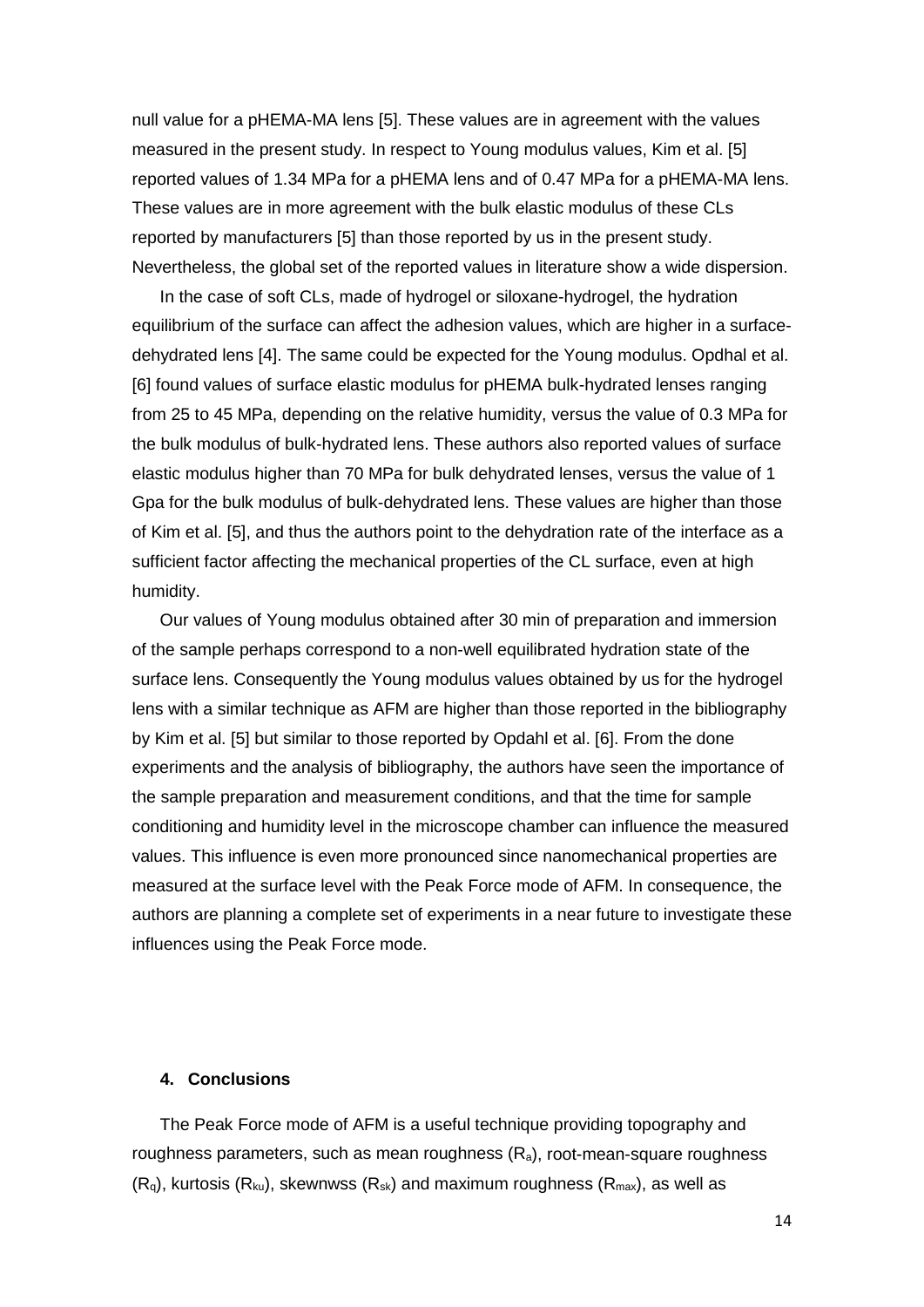nanomechanical properties, such as adhesion (Adh) and Young modulus  $(Y_m)$ . For the four materials of CLs studied, hydrogel (H), rigid gas permeable (RGP), siloxanehydrogel Air Optix (AO) and siloxane-hydrogel PremiO (P), the study has allowed to obtain tendencies in the values of those parameters, which are of importance for the biocompatibility of the CLs. This study encourages the authors to apply the Peak Force mode to the study of worn CLs, which will afford new information of clinical relevance on the changes provoked by the wear in the surface characteristics of the CLs.

#### **Acknowledgments**

The authors thank to C. Serés, MSc, for providing the contact lenses, and to G. Oncins, PhD, for the help in AFM utilization.

### **References**

[1] C.E. Rabke, P.L. Valint, D.M. Ammon, International Contact Lens Clinic 22 (1995) 32.

[2] G.L. Grobe III, P.L. Valint, D.M. Ammon, J Biomed Mater Res 32 (1996) 45.

[3] S. Bhatia, E.P. Goldberg, J.B. Enns, The CLAO J 23 (1997) 264.

[4] S.H. Kim, C. Marmo, G.A. Somorjai, Biomater 22 (2001) 3285.

[5] S.H. Kim, A. Opdhal, C. Marmot, G.A. Somorjai, Biomater 23 (2002) 1657.

[6] A. Opdahl, S.H. Kim, T.S. Koffas, C. Marmo, G.A. Somorjai, J Biomed Mater Res A 67A (2003) 350.

[7] T.S. Koffas, A. Opdhal, C. Marmo, G.A. Somorjai, Langmuir 19 (2003) 3453.

[8] C. Maldonado-Codina, N. Efron, Clin Exp Optom 88 (2005) 396.

[9] G.M. Bruinsma, M. Rustema-Abbing, J. de Vries, H.J. Busscher, M.L. van der Linden, J.M.M. Hooymans, H.C. van der Mei, Biomater 24 (2003) 1663.